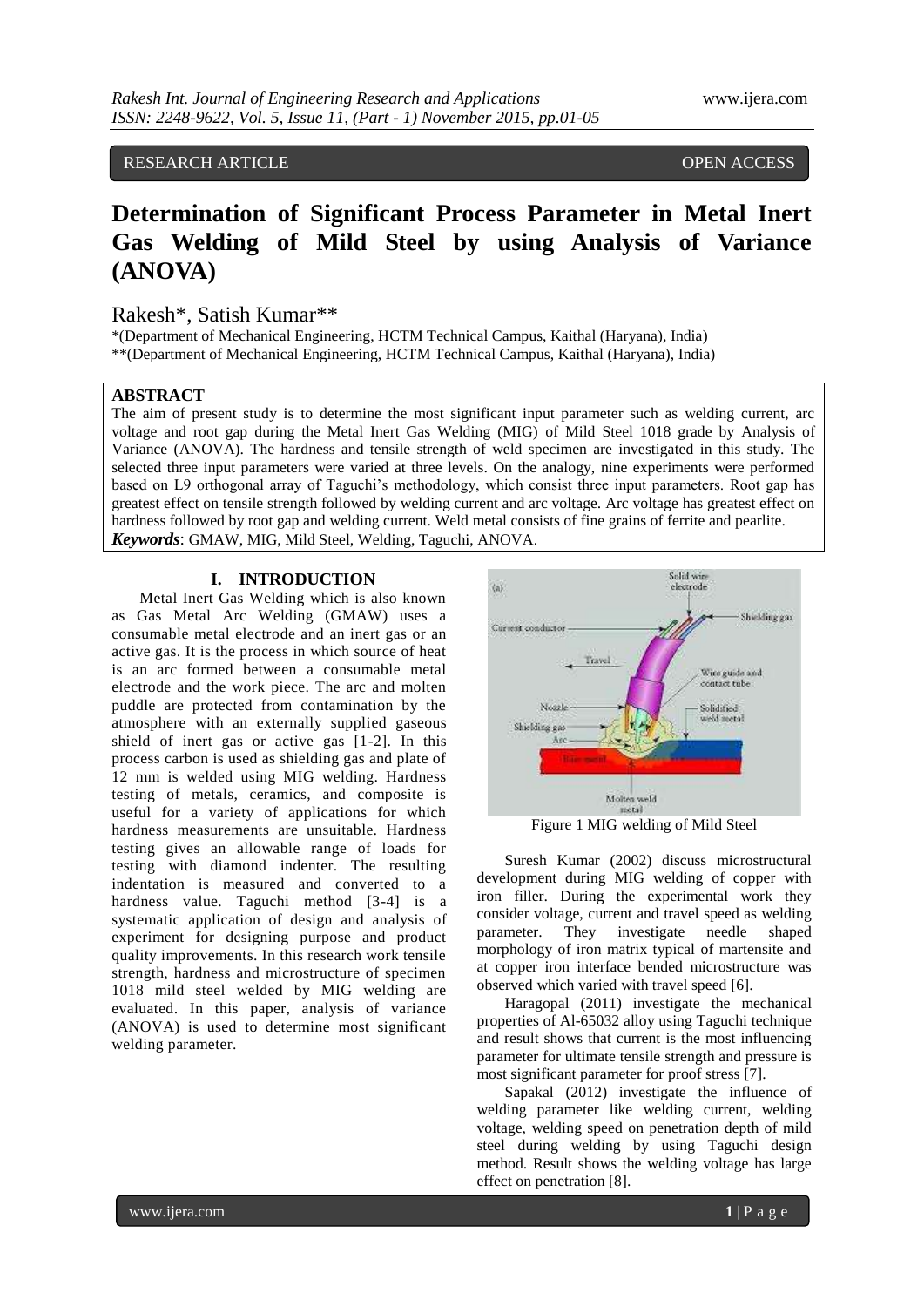A consumable electrode of mild steel with 2mm diameter shielded by carbon dioxide (CO2) gas is used to produce an electric arc with the base metal as shown in figure 1. The heat generated by electric arc is used to melt the filler electrode and base metal. As discussed earlier, Taguchi Approach is applied in this process for the analysis. It help to determine the best level of parameter used to analyzed the best performance of the result.

## **II. METHODOLOGY**

In this experimental work, the specimen is welded at three different levels of welding parameter i.e. current, voltage and root gap as shown in Table I.

| Parameters | Welding       | Arc           | Root   |
|------------|---------------|---------------|--------|
|            | Current $(A)$ | Voltage $(B)$ | Gap(C) |
| Unit       | Amp           | Volt          | mm     |
| Level 1    | 140           | 35            |        |
| Level 2    | 160           | 40            |        |
| Level 3    | 180           | 45            |        |

Table 2 Chemical Composition of Base Metal Mild Steel 1018

| Element | Weight% |  |  |
|---------|---------|--|--|
| C       | 0.06    |  |  |
| Si      | 0.09    |  |  |
| Mn      | 0.37    |  |  |
| P       | 0.063   |  |  |
| S       | 0.065   |  |  |
| Fe      | 99.05   |  |  |

Samples of size 200×100×90mm were cut with the help of Power Hacksaw. A groove of 600 was also made on each sample with the help of Power Grinder. The chemical composition of mild steel sheet using for present study is shown in Table 2.



Figure 2 Cutting of Sample from Strip



Figure 3 Final Cutting Sample for Welding

Figure 2 shows the cutting of the sample from the big strip with help of power hacksaw. All eighteen samples are cut in same size and their pictorial view is shown in figure 3. The working range of welding parameter were fined by conducting trial run and satisfactory values obtained are used to conduct the experimental work. L9 orthogonal array is used for analysis purpose and standard table of three variables with three different levels of input parameters is shown in table 3 and actual value of selected input parameter arc shown in table 4.

Table 3 L9 Orthogonal Array Design Matrix

| Experiment     | Welding | Arc     | Root           |
|----------------|---------|---------|----------------|
| Number         | Current | Voltage | Gap            |
|                |         |         |                |
| $\overline{2}$ |         | 2       | $\overline{2}$ |
| 3              |         | 3       | 3              |
|                | 2       |         | $\overline{2}$ |
| 5              | 2       | 2       | 3              |
| 6              | 2       | 3       |                |
|                | 3       |         | 3              |
| 8              | 3       | 2       |                |
|                |         | 3       | $\overline{2}$ |

| Table 4 L9 Matrix with Actual Value of Parameters |
|---------------------------------------------------|
|                                                   |

| Experiment | Welding | Arc     | Root           |
|------------|---------|---------|----------------|
| Number     | Current | Voltage | Gap            |
|            | 140     | 35      | 2              |
| 2          | 140     | 40      | 3              |
| 3          | 140     | 45      | 4              |
| 4          | 160     | 35      | 3              |
| 5          | 160     | 40      | 4              |
| 6          | 160     | 45      | $\overline{2}$ |
| 7          | 180     | 35      |                |
| 8          | 180     | 40      | 2              |
| 9          | 180     | 45      | 3              |

The nine experiments were performed based on the L9 array. The effect of different parameters such as welding current, arc voltage and root gap of mild steel 1018 is analyzed. The tensile strength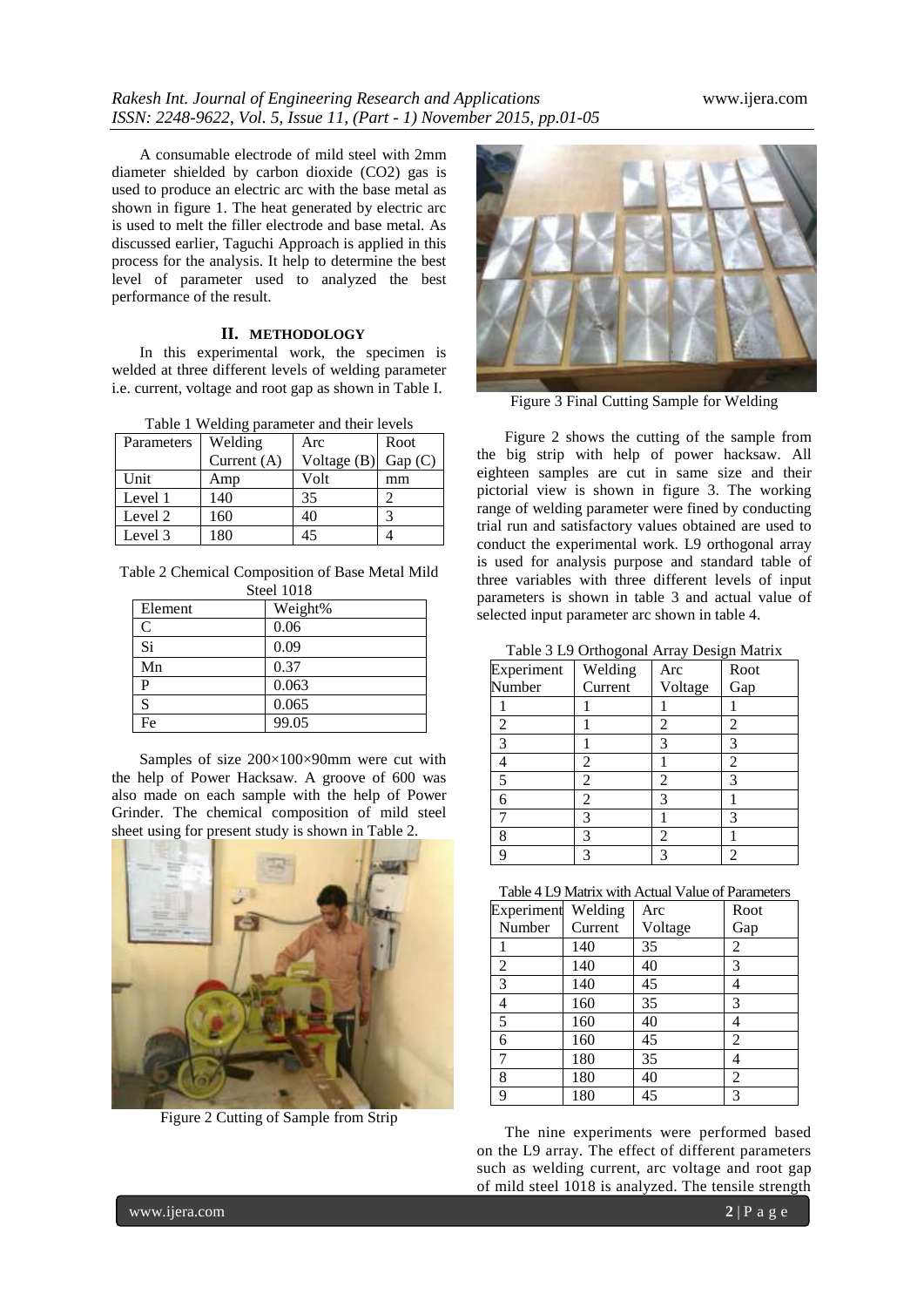and hardness of all nine weld specimen were checked carefully and the observed value of tensile strength and hardness with their S/N ratios are shown in table 5 and in table 6. Figure 4 shows photograph of welded sample.



Figure 4 Welded Sample of Mild Steel

The samples used for measuring micro-hardness are rubbed first using emery paper of size no. 400, 600, 1000 & 2000 and then clean with acetone solution. The diagonals of the indents formed by pyramid- shaped diamond indenter on the samples gives the value of micro-hardness in Vickers.

| Experiment | Welding | Arc     | Root           | Tensile  | S/N     |
|------------|---------|---------|----------------|----------|---------|
| Number     | Current | Voltage | Gap            | Strength | Ratio   |
|            | 140     | 35      | $\overline{c}$ | 347.9    | 50.8291 |
| 2          | 140     | 40      | 3              | 335.4    | 50.5113 |
| 3          | 140     | 45      | 4              | 429.0    | 52.6491 |
| 4          | 160     | 35      | 3              | 341.8    | 50.6754 |
| 5          | 160     | 40      | 4              | 328.0    | 50.3175 |
| 6          | 160     | 45      | $\overline{c}$ | 339.4    | 50.6142 |
| 7          | 180     | 35      | 4              | 482.2    | 50.6645 |
| 8          | 180     | 40      | 2              | 375.6    | 50.4945 |
| 9          | 180     | 45      | 3              | 351.1    | 50.9086 |

Table 5 Result for Tensile Strength

#### Table 6 Result for Hardness

| Experiment<br>Number | <b>Hardness</b> | Hardness | <b>Hardness</b><br>WZ (Hv 10) PM (Hv 10) HAZ (Hv 10) | S/N<br>Ratio |
|----------------------|-----------------|----------|------------------------------------------------------|--------------|
|                      | 159.5           | 135.5    | 169.5                                                | 18.9495      |
| 2                    | 159.5           | 138.5    | 148.5                                                | 23.0269      |
| 3                    | 146.5           | 137.5    | 157.5                                                | 23.3417      |
| 4                    | 237.5           | 173.5    | 248                                                  | 14.7239      |
| 5                    | 205.5           | 176.5    | 190                                                  | 22.3713      |
| 6                    | 177.5           | 162.5    | 167.5                                                | 26.9071      |
|                      | 186             | 179.5    | 220                                                  | 19.0587      |
| 8                    | 155.5           | 163.5    | 154.5                                                | 30.1020      |
| 9                    | 160.5           | 155.5    | 180.5                                                | 21.9456      |

#### **III. RESULTS AND DISCUSSIONS**

Figure 5 shows the steps involved in the Taguchi analysis. Analysis of variance (ANOVA) is a statistical tool used to analyze the S/N ratios. In ANOVA setting, the observed variance in a particular variable is partitioned into components attributable to different sources of variation. Analysis of variance technique is used in order to check the adequacy of the model. The term "signal" represents the desirable mean value, and the "noise" represents the undesirable value. Hence, the S/N ratio represents the amount of variation, which presents in the performance characteristics.



Figure 5 Steps for Taguchi's analysis

In the present study tensile strength and Hardness of the weld specimens were identified as the responses, therefore, "higher the better" characteristic chosen for analysis purpose.

*HB*: *S* / *N ratio* = 
$$
-10 \log_{10} \left[ \frac{1}{n} \sum_{i=1}^{n} yi^{-2} \right]
$$

Where yi represents the experimentally observed value of the with experiment, n is the repeated

www.ijera.com **3** | P a g e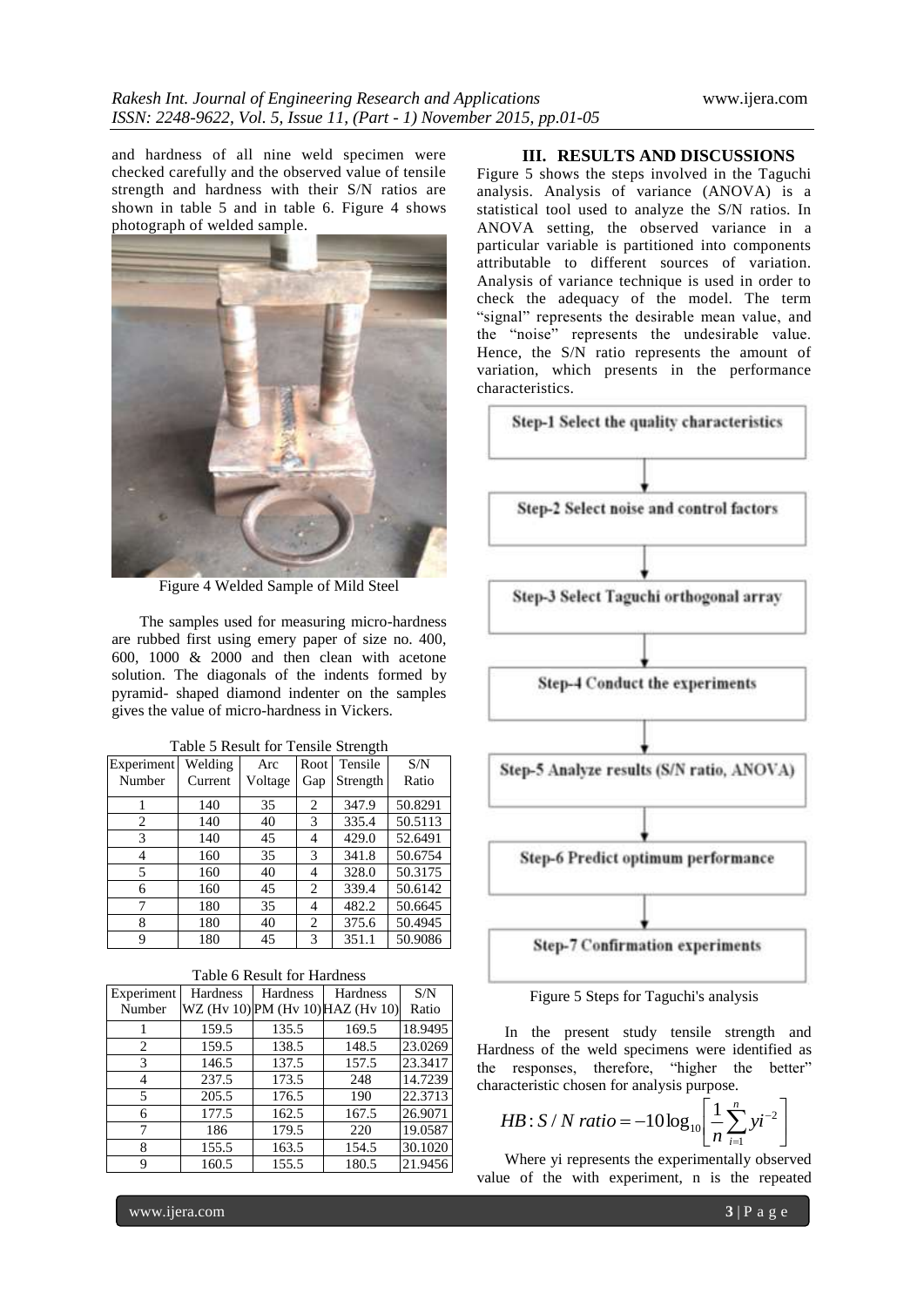number of each experiment, is the mean of samples and s is the sample standard deviation of n observations in each run.

#### **Tensile Strength**

Tensile strength is calculated experimentally and Taguchi method is applied for analysis with the help of ANOVA. On basis of data analyzed, plots for signal-to-noise (S/N) ratio are shown in Figure 6. The calculated S/N ratio has been tabulated in Table 5.



Figure 6 Effects of process parameters on tensile strength S/N ratio

Analysis of variance for S/N ratio is summarized in Table 7 and it is observed that root gap is the most prominent factor which effects tensile strength maximum with percent contribution of 38% followed by welding current with percent contribution 32% then arc voltage with percent contribution 14%.

| Table 7 Analysis of Variance for Signal to Noise Ratio |  |  |
|--------------------------------------------------------|--|--|
|                                                        |  |  |

|                   |                             | Seq    | Adj | Adj                |   |                                | PC   |
|-------------------|-----------------------------|--------|-----|--------------------|---|--------------------------------|------|
| Source            | DF                          | SS.    | SS  | <b>MS</b>          | F | P                              | (% ) |
| Arc Current       | 2                           | 3.321  |     |                    |   | 3.321 1.6606 1.98 0.0336       | 32   |
| Arc Voltage       | 2                           |        |     |                    |   | 1.390 1.390 0.6950 0.83 0.0547 | 14   |
| Root gap          | $\overline{c}$              | 3.880  |     |                    |   | 3.880 1.9402 2.31 0.0302       | 38   |
| Residual<br>Error | $\mathcal{D}_{\mathcal{L}}$ |        |     | 1.680 1.680 0.8400 |   |                                | 16   |
| Total             | 8                           | 10.272 |     |                    |   |                                |      |

The response values for S/N ratio for each level of identified factors have been listed in Table 8 which, shows the factor level values of each factor and their ranking.

Table 8 Response Table for Signal to Noise Ratio of Tensile Strength

| Level                   | Arc Current | Arc     | Root Gap |
|-------------------------|-------------|---------|----------|
|                         |             | Voltage |          |
|                         | 51.33       | 51.72   | 50.98    |
|                         | 50.54       | 50.77   | 50.70    |
| $\mathbf{\overline{3}}$ | 52.02       | 51.39   | 52.21    |
| Delta                   | 1.49        | 0.95    | 1.51     |
| Rank                    |             |         |          |

## **Hardness**

The samples used for measuring Hardness are first rubbed with emery paper of size no. 400, 600, 1000 & 2000 and then cleaned with acetone solution. The diagonals of the indents formed by pyramidshaped diamond indenter on the samples.



Figure 7 Effects of process parameters on Hardness S/N ratio

Analysis of variance for S/N ratio is summarized in Table 9 and it is observed that arc voltage is the most prominent factor which effects Hardness maximum with percent contribution of 62% followed by root gap with percent contribution 28% then welding current with percent contribution 6%.

|                   |                |                 |               |                      |             |       | PC     |
|-------------------|----------------|-----------------|---------------|----------------------|-------------|-------|--------|
| <b>Source</b>     | DF             |                 |               | Seq SS Adj SS Adj MS | F           | P     | $(\%)$ |
| Arc<br>Current    | $\mathfrak{D}$ | 9.522           | 9.522         | 4.761                | 1.49        | .0402 | 6      |
| Arc<br>Voltage    | $\mathfrak{D}$ | 100.899 100.899 |               | 50.450               | 15.79 .0060 |       | 62     |
| Root<br>Gap       | 2              |                 | 46.152 46.152 | 23.076               | 7.22        | .0122 | 28     |
| Residual<br>Error | 2              | 6.388           | 6.388         | 3.194                |             |       |        |
| Total             | 8              | 162.962         |               |                      |             |       |        |

Table 9 Analysis of Variance for Signal to Noise Ratio of Hardness

The response values for S/N ratio for each level of identified factors have been listed in Table 10 which shows the factor level values of each factor and their ranking.

Table 10 Response Table for Signal to Noise Ratio  $f_{\alpha r}$  Hard

| for <b>Hardness</b> |                |                |             |
|---------------------|----------------|----------------|-------------|
|                     | <b>CURRENT</b> | <b>VOLTAGE</b> | <b>ROOT</b> |
| <b>LEVEL</b>        | (Amp.)         | (Volt)         | $GAP$ (mm)  |
|                     | 21.77          | 17.58          | 25.32       |
| っ                   | 21.33          | 25.17          | 19.90       |
| 3                   | 23.70          | 24.06          | 21.59       |
| <b>DELTA</b>        | 2.37           | 7.59           | 5.42        |
| <b>RANK</b>         | 3              |                |             |

www.ijera.com **4** | P a g e